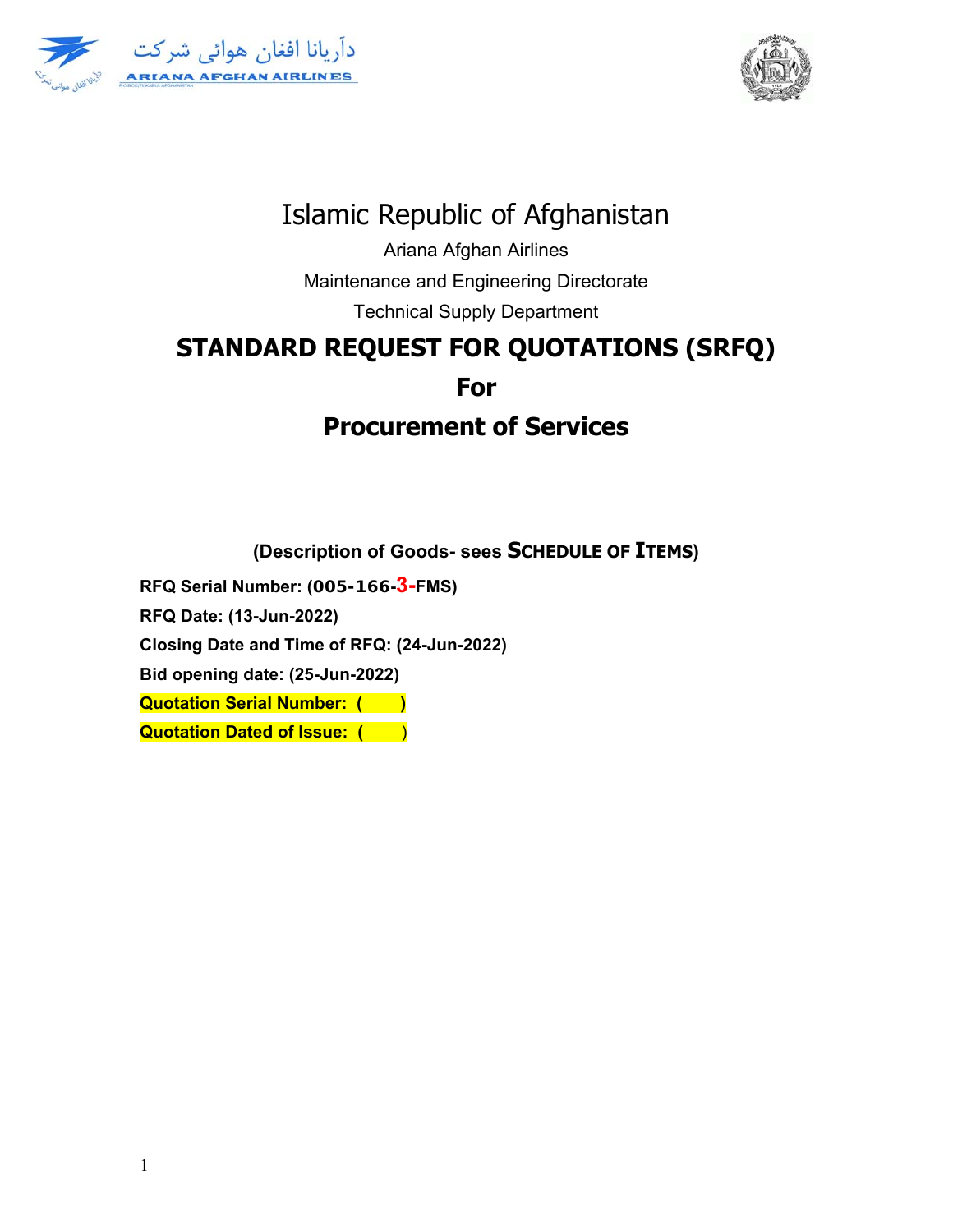



#### To: Ariana Afghan Airlines Approved Vendors

- 1. The [Ariana Afghan Airlines] has a budget allocation for the purchase of Civil Aviation Services; and is applying some of that allocation for the purchase of Services for which this Request for Quotation is issued.
- 2. Your quotation, must be send to the following Address before closing Date to the techsupply@flyariana.com
- 3. Any quotation received to other address of Ariana or later than the scheduled time will be rejected. The quotation must send with complete requested information, The quotation must be clearly marked quotation for RFQ XXX , and send to quotation-box e mail only .
- 4. All quotations must be valid for a period of thirty (30) days from the closing date of the Request for Quotations.
- 5. The quotation shall be completed and signed by an authorised representative of the Bidder.
- 6. In the case of any arithmetical discrepancy between the Unit Rate and the Total Amount quoted, then the Unit Rate shall prevail both for the evaluation of quotations and for the subsequent Services Order.
- 7. Depending on the final requirement, the quantities shown may increase or decrease by twenty five percent (25%) and this shall be reflected in the Services Order.
- 8. There will be no public opening of quotations; the Employer is not bound to accept the lowest quotation and reserves the right to accept or reject any or all the quotations without assigning any reason whatsoever.
- 9. The Supplier should sign and stamp in all RFQ pages.

Signature of official authorised to receive the quotation

Print name and designation of official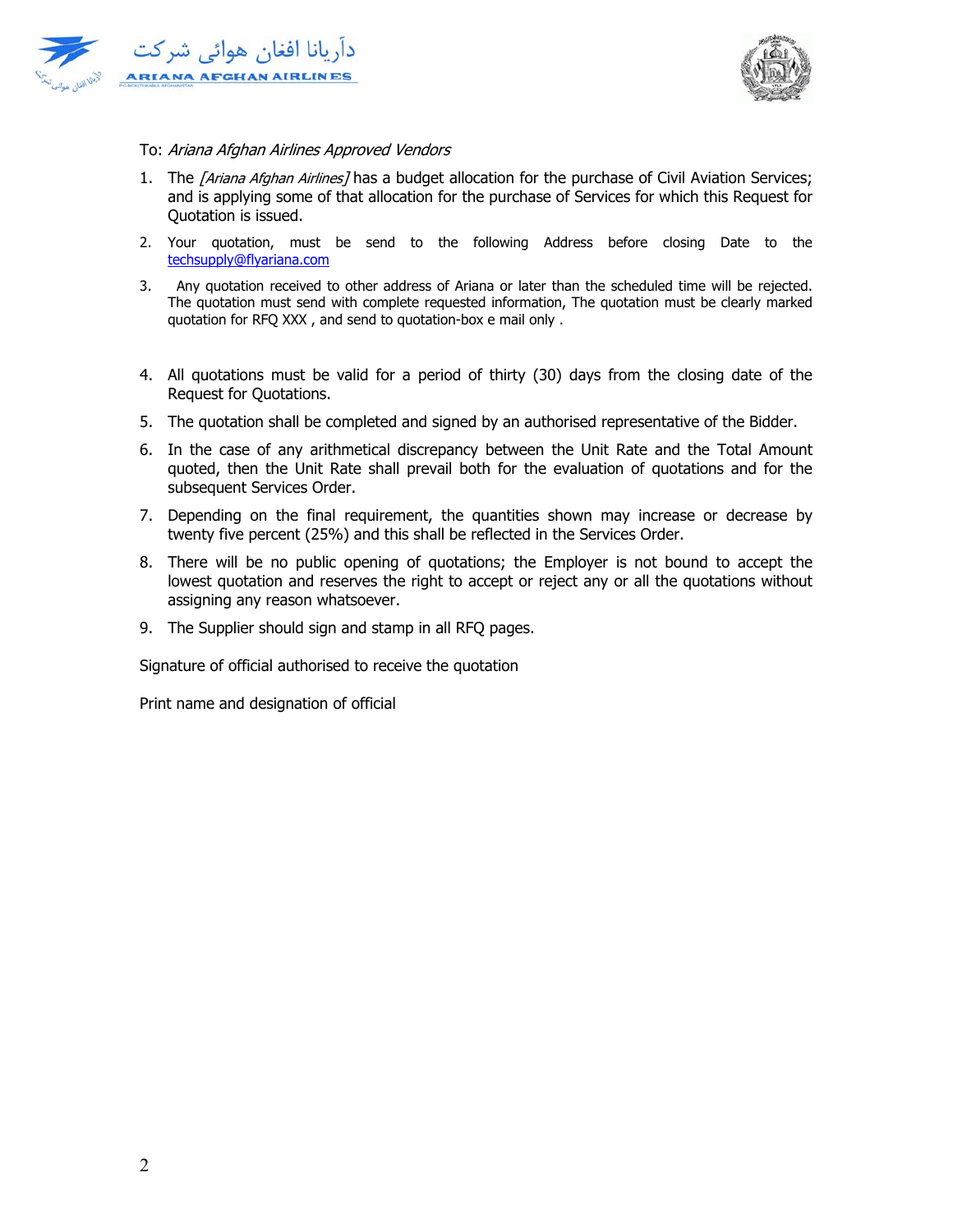



## **SCHEDULE OF SERVICES AND PRICED QUOTATION**

### **Note: it is very important fill out below Table which marked by yellow Color**

| <b>TYPE OF AIRCRAFT</b> | <b>MANUFACTURER S/N</b> | <b>REGISTRATION OF AIRCRAFT</b> | <b>REQUESTED SERVICES</b>                                 | <b>ANNUALLY FIXED PRICE/USD</b> |
|-------------------------|-------------------------|---------------------------------|-----------------------------------------------------------|---------------------------------|
| B737-400 / 500          | 26088<br>26085<br>29074 | YA-PIC<br>YA-PID<br>YA-FGA      | <b>FMS DATA BASE SERVICES -</b><br><b>DATA PROCESSING</b> |                                 |

# **DOCUMENTATION REQUIRED WITH THE SUBMISSION OF THE QUOTATION**

#### **BIDDER INFORMATION SHEET**

| 1. General Information of the Bidder                                              |  |  |  |  |
|-----------------------------------------------------------------------------------|--|--|--|--|
| Bidder's Legal Name (attached copy of license)                                    |  |  |  |  |
| Bidder's legal address in Country of<br>Registration                              |  |  |  |  |
| Bidder's legal status (Proprietorship,<br>Partnership, Limited Liability Concern) |  |  |  |  |
| Bidder's Authorised Representative Name:                                          |  |  |  |  |
| <b>Address</b>                                                                    |  |  |  |  |
| Contact number (telephone/fax)                                                    |  |  |  |  |
| e-mail address                                                                    |  |  |  |  |
| 2. Information on Equipment                                                       |  |  |  |  |

Major items of Bidder's Equipment proposed for carrying out the services. List all information requested below.

| Item of equipment | Description, make<br>and age (years) | Condition and<br>quantity available | Owned/leased |
|-------------------|--------------------------------------|-------------------------------------|--------------|
| (a)               |                                      |                                     |              |
| (b)               |                                      |                                     |              |
|                   |                                      |                                     |              |

## **TERMS AND CONDITIONS FOR THE PERFORMANCE OF SERVICES AND PAYMENT**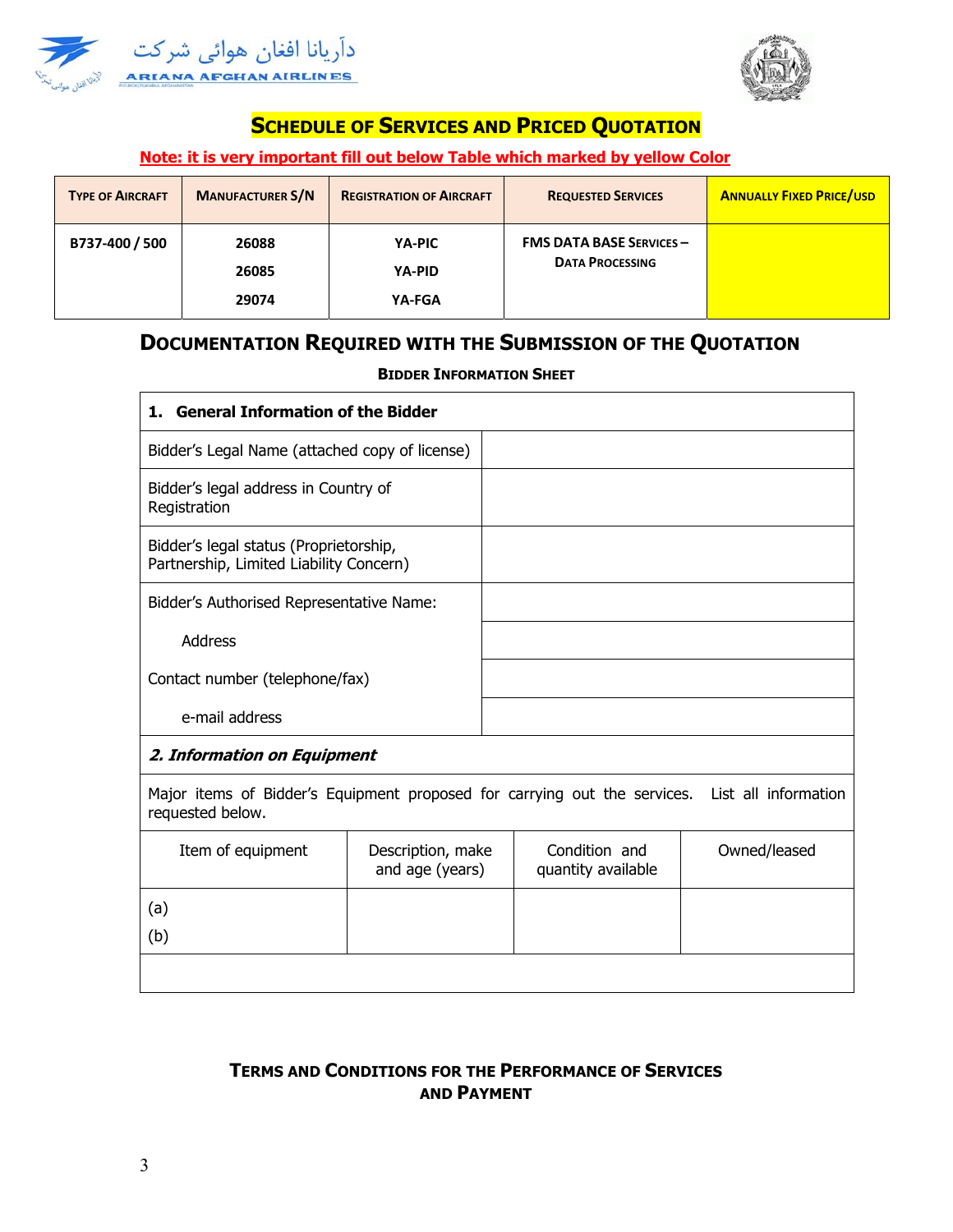



The Terms and Conditions hereinafter may only be varied with the written agreement of the Employer and no terms and conditions put forward at any time by the Bidder shall form any part of the Contract:

- (a) the Bidder shall not be required to submit a performance security;
- (b) the performance of the Services shall be completed within  $\overline{ITAT}$  which reflected on quotation] from the date of issue of the Services Order, or the signing of the contract (if applicable);
- (c) after completion of the Services, the Bidder shall submit the original Invoice to the Employer; the invoice shall show the cost of the Services and Taxes (If applicable) separately;
- (d)payment of the Invoice shall be arranged by the Employer, within thirty (30) days,(or as per payment plan which reflected on related contract) but only against the Services actually completed and performed as listed in the Services Order;
- (e)the Employer may, by written notice sent to the Bidder, terminate the Services Order, or Contract if applicable, in whole or in part at any time for its convenience:
	- (i) if the Bidder fails to perform any or all the services within the time period(s) specified in the Services Order, related contract ; or
- (ii) if the Bidder fails to perform any other obligation(s) under the Services Order; or
- (iii) if the Bidder, in either of the above circumstances does not cure its failure within a period of three (3) calendar days after receipt of a notice of default from the Employer specifying the nature of the default(s); or
- (iv) if the Bidder, in the judgment of the Employer, has engaged in any corrupt or fraudulent practices in competing for or in executing the tasks under this Services Order; and
- (f) (f) The Bidder shall provide the warranty, as stipulated in the Quotation Documents, for the Services to be performed and confirm that if any defaults are detected within the warranty period in the completed services, the Bidder shall be bound to rectify the default or reperform the services as the case may be.

## **EVALUATION METHODOLOGY AND CRITERIA**

#### **EXAMINATION OF QUOTATIONS AND DETERMINATION OF RESPONSIVENESS**

Prior to the detailed evaluation of Quotations, the Employer shall determine whether each Quotation:

- (a) meets the eligibility criteria;
- (b) has been properly signed;
- (c) is substantially responsive to the requirements of the Request for Quotations Documents.

A substantially responsive Quotation is one which conforms to all the terms, conditions, and specifications of the Request for Quotations Documents, without material deviation or reservation. A material deviation or reservation is one:

- (a) which affects in any substantial way the scope, quality, or performance of the Services;
- (b) which limits in any substantial way, inconsistent with the Request for Quotations Documents, the Employer's rights or the Bidder's obligations under the Contract;
- (c) whose rectification would affect unfairly the competitive position of other bidders presenting substantially responsive quotations.